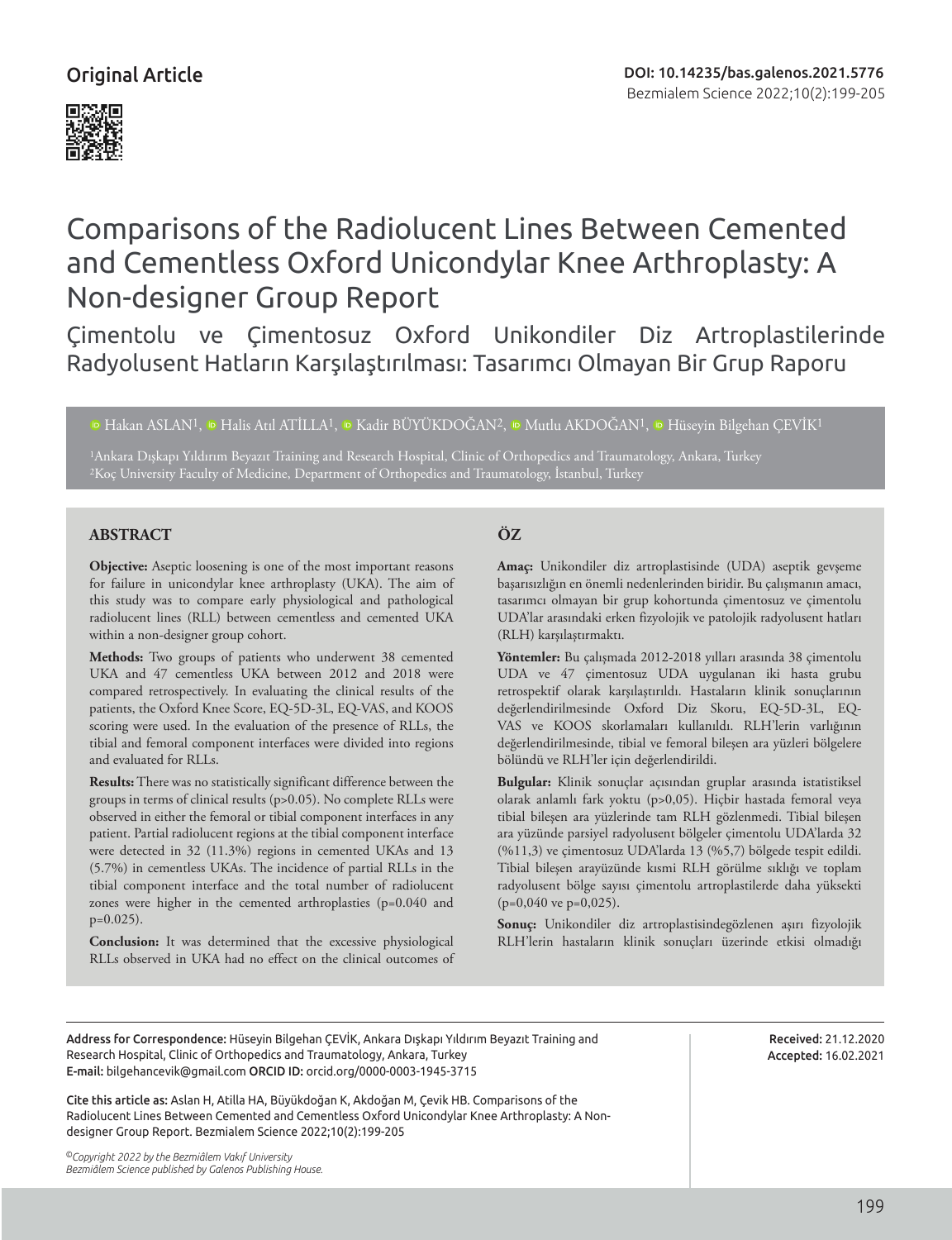the patients. The rate of physiological RLLs was significantly lower in cementless UKA than in cemented UKA.

**Keywords:** Unicondylar knee arthroplasty, cementless, cemented, radiolucent lines, aseptic loosening

# **Introduction**

Unicompartmental knee arthroplasty (UKA), developed by Marmor (1) in the 1970s, is a successful method in the treatment of medial or lateral end-stage knee arthritis. Although unsuccessful results and high revision rates in the very first applications led to suspicion of UKA (2,3), it was again popularized following the improvements in prosthetic design and surgical techniques within the last two decades (4). However, aseptic loosening is still one of the most important reasons for failure in the modern designs (5). Radiolucent lines (RLLs) observed around the prosthesis are a strong indicator of loosening (6). However, Goodfellow et al. (7) reported that RLLs did not always indicate implant loosening and they could be classified in two groups as pathological and physiological in UKA. Pathological RLLs are generally thicker than 2 mm, increase in thickness over time, and indicate infection or loosening. Physiological RLLs are non-progressive, thinner than 2 mm, and do not indicate loosening. The differential diagnosis of pathological and physiological RLLs is difficult especially in the presence of pain. Tibial pain is usually observed in the early rehabilitation phase of patients who have undergone UKA. This condition, which is associated with increased stress in the proximal tibia, usually resolves spontaneously within the first year (8,9). This condition can be easily assessed as an aseptic loosening of the prosthesis if physiological RLLs are observed. Cementless UKA has a constructional advantage in this respect as physiological RLLs in such prostheses are considerably less than in cemented ones. A few studies have shown that cementless UKA reduces RLL incidence and revision rates (10,11). Nevertheless, the results reported by non-designer groups are quite limited (12,13).

The hypothesis of this study was that there would be no difference in clinical outcomes due to RLLs in cemented and uncemented UKA. The aim of this study was to compare early physiological and pathological RLLs in cementless UKA

tespit edildi. Fizyolojik RLH oranı çimentosuz UDA'da çimentolu UDA'ya göre önemli ölçüde daha düşüktü.

**Anahtar Sözcükler:** Unikondiler diz artroplastisi, çimentosuz, çimentolu, radyolusent hatlar, aseptik gevşeme

with cemented versions within a non-designer group cohort. With the comparison made, RLL in the groups cemented and cementless, and its effect on the clinical results of the patients were investigated.

# **Methods**

The study was approved by the Local Ethics Committee and all procedures were applied in compliance with the Declaration of Helsinki. Written informed consent was obtained from all the study participants.

A retrospective evaluation of 37 consecutive patients (38 knees) who underwent cemented Oxford UKA for isolated anteromedial osteoarthritis between 1 November 2012 and 31 May 2018 and who had completed at least 2 years of clinical follow-up, and a cohort with cementless UKA of similar age, gender, and body mass index (41 patients, 47 knees) was made (Table 1). All the operations were performed by the senior surgeon (HA). For statistical evaluation, operation periods, clinical results, [Oxford Knee Score, Knee Injury and Osteoarthritis Outcome score (KOOS), EQ-5D-3L scores and range of motion] incidence of RLLs in tibial and femoral component interfaces and reoperation rates for any reason were evaluated and compared between the groups.

The inclusion criteria of the study were:

- 1. Patients were operated on according to the selection criteria of the Oxford group with a cemented or cementless Oxford UKA design (4).
- 2. Patients completed at least two years of follow-up of adequate radiographic and physical evaluation.

Two patients with progressive osteoarthritis in the lateral compartment in the cemented group, and one patient with an intraoperative tibial plateau fracture in the non-cemented group

| Table 1. Demographic data of the patients |                   |                   |                  |  |  |
|-------------------------------------------|-------------------|-------------------|------------------|--|--|
|                                           | Cementless (n=37) | Cemented (n=41)   | p value          |  |  |
| Age (year)                                | 57.4 (47-74)      | 59.2 (47-72)      | .277 (t-test)    |  |  |
| Sex (F/M)                                 | 28:9              | 37:4              | .156 $(x^2)$     |  |  |
| Side $(R/L)$ *                            | 22:16             | 23:24             | .157 $(x^2)$     |  |  |
| Length (m)                                | $1.62(1.52-1.70)$ | $1.63(1.53-1.86)$ | .489 (t-test)    |  |  |
| Weight (kg)                               | 80.6 (55-112)     | 81.1(64-108)      | .854 (t-test)    |  |  |
| BMI ( $\text{kg/m}^2$ )                   | 29.9 (23.3-34.5)  | 30.3 (23.1-40.6)  | .719 (t-test)    |  |  |
| Follow-up period (month)                  | 25.9 (25-38)      | 38.1 (28-65)      | $<0.001(t-test)$ |  |  |

Statistically significant values are in italic and bold

\*Both knees were evaluated in patients who had undergone bilateral unicondylar arthroplasty.

F: Female, M: Male, R: Right, L: Left, BMI: Body mass index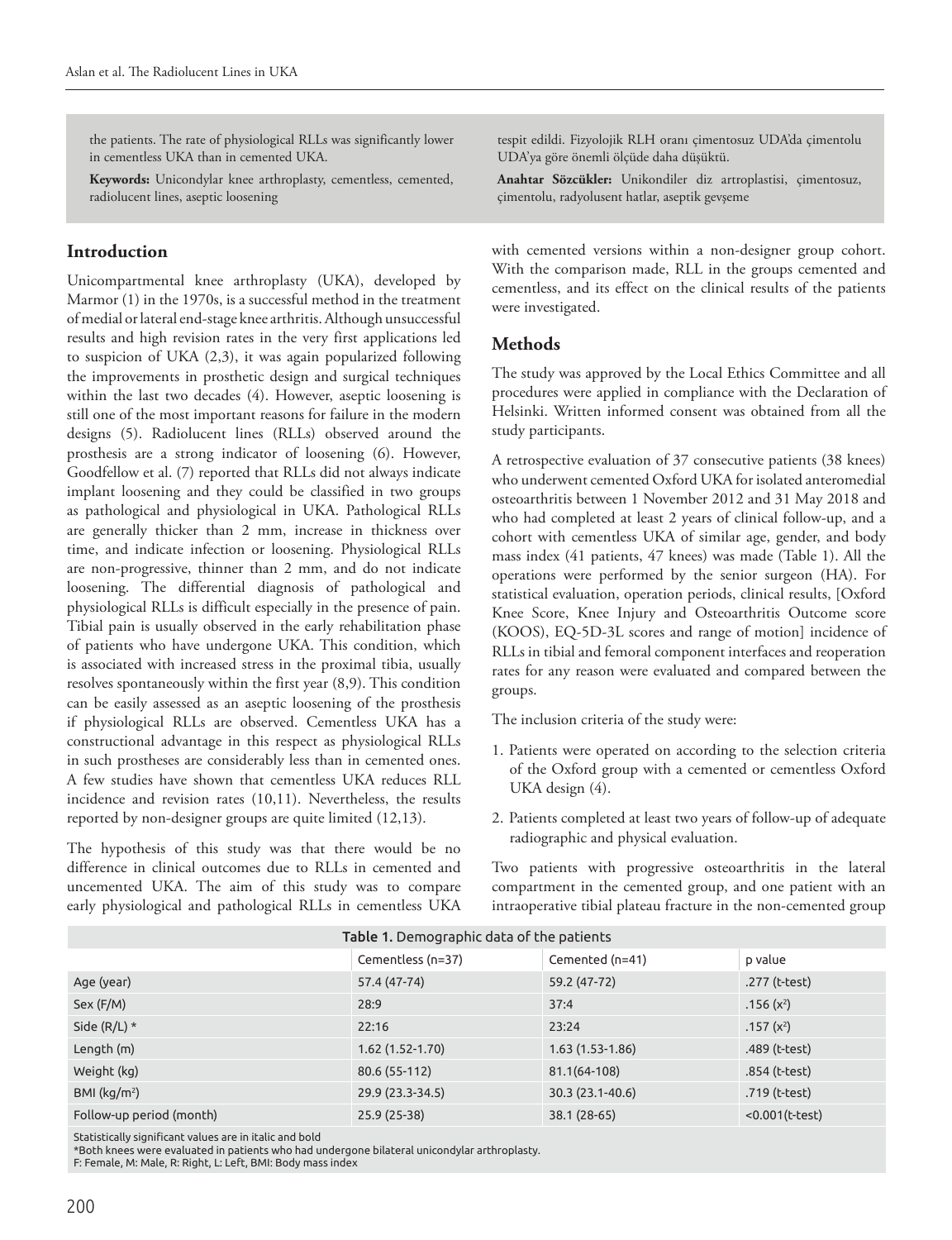were excluded from the study, as they were patients who missed regular follow-up appointments or whose follow-up radiographs were not of sufficient quality. Patients' age and weight, and the degenerative status of the patellofemoral joint were not accepted as contraindications.

#### **Surgical Technique**

Oxford phase 3 cemented and cementless UKA were used in all patients. Of the 38 knees in the cemented UKA group, 24 were operated under epidural anesthesia and 14 under general anesthesia, and of the 47 knees in the cementless UKA group, 32 were operated under epidural anesthesia and 15 under general anesthesia. All surgical procedures were performed under tourniquet control. The anteromedial minimally invasive technique was used as the surgical incision in all patients. Following the cleaning of osteophytes in the medial of the femoral condyle and intercondylar notch, tibia and femur cuts were made. The prostheses were placed after stability and mobility control with gap measurement and trial components, respectively. In deciding whether the prosthesis was to be applied with or without cement, the bone hardness test was applied as described by Stempin et al. (14). If there was a stability problem during the placement of the trial components following the tibial and femoral cuts, (ie, movement detected in the trial components during flexionextension), then cemented application was preferred for such patients.

Full weight-bearing was allowed after the removal of drains (24 h after surgery). All patients wore compression stockings as thromboembolic prophylaxis.

#### **Clinical and Radiological Outcome Assessments**

In evaluating the clinical results of the patients, the Oxford Knee score (OKS), EQ-5D-3L, EQ-VAS, and KOOS scoring were used.

The OKS is a short patient-reported outcome measure to evaluate physical function and pain developed by Dawson et al. (15), and validated by Tuğay et al. (16) for Turkish patients. KOOS is a disease-specific questionnaire that can be used to evaluate physical function in patients with knee problems (17). EQ-5D-3L score is descriptive system for health-related quality of life states in adults, consisting of the following five domains: mobility, self-care, usual activities, pain/discomfort and anxiety/ depression, and each domain has three severity levels (18).

To standardize the preoperative radiographs, the X-ray beam was directed from the posterior with the knees flexed at 20º-30º, as defined by Lyon-Schuss (19). Radiographs were repeated on the postoperative first day, at the end of the first month and of the following three months. In addition, axial radiography was taken in all patients preoperatively and in the postoperative 6<sup>th</sup> week. Annual follow-up examinations were made in the following period. To ensure minimal rotational variations, attention was paid to forward facing of the patella and that the tibial spines were located in the center relative to the intercondylar notch on the radiographs.

In the evaluation of the presence of RLLs, the tibial component interfaces were divided into 6 regions according to the method described by Gulati et al. (20) and these were evaluated for RLLs (Figure 1). Cemented femoral component interfaces were divided into 6 zones according to the technique described by Kalra et al. (21) (Figure 2). In the cementless arthroplasties, the same method was modified and the femoral component interface was divided into 6 regions and evaluated for RLLs.

## **Statistical Analysis**

Data obtained in the study were analyzed statistically using SPSS for Windows v. 12.0 software (SPSS Inc., Chicago, IL, USA). Continuous variables were tested using the Independent Samples t-test and Mann-Whitney U test. Pearson's χ2-test was used in the comparisons of categorical variables. The prevalence of radiolucency in the cemented and cementless radiographs was also examined using a  $\chi$ 2-test. A value of p<0.05 was accepted as statistically significant. To assess the interobserver reliability of categorical data, kappa coefficients were calculated using 95% confidence intervals.

# **Results**

Evaluation was made of 37 patients treated with 38 non-cemented Oxford UKA and 41 patients with 47 cemented Oxford UKA. The mean follow-up period was 25.9 months (25-38) in the cementless group and 38.1 (28-65) months in the cemented group. The mean operation time was 39.2 minutes (36.92-41.48) in the cementless group and 51.5 minutes (47.31-53.29) in the cemented group, with a difference of 12 minutes (p<0.001). The mean age of the patients was 57.4 (47-74) years in the cementless group and 59.2 (47-72) years in the cemented group. The body mass index was 29.9 (23.3-34.5) in the cementless group and 30.3 (23.1-40.6) in the cemented group (Table 1).

In evaluating the clinical results of the patients; OKS, EQ-5D-3L, EQ-VAS, and KOOS scoring were used.



Figure 1. Tibial component interfaces evaluated according to the method described by Pandit et al. (22).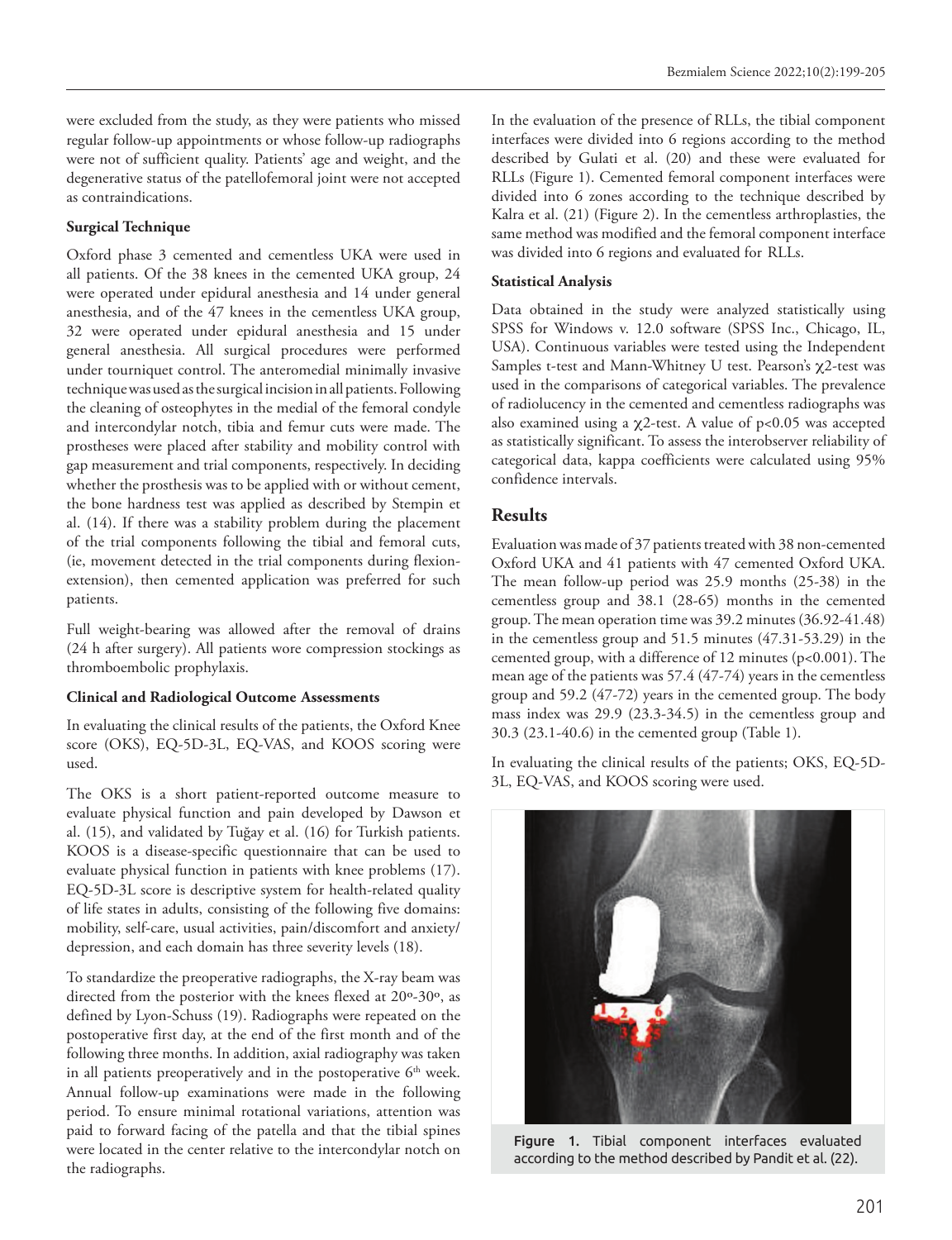

Figure 2. Femoral component interfaces evaluated according to the method described by Kalra et al. (21) (A). In cementless arthroplasties, the same method was adapted and used again (B)

There was no statistically significant difference between the groups in terms of clinical results (Table 2).

During the follow-up period, mobile bearing dislocation occurred in 2 patients in the cementless group in the 6<sup>th</sup> and 8<sup>th</sup> months, respectively. In the cemented group, two cases of mobile bearing dislocation occurred in the 5<sup>th</sup> and 22<sup>nd</sup> months, respectively. In all these cases, the bearings were exchanged for 1mm larger ones. In the cemented group, 2 patients underwent revised total knee arthroplasty in the  $31^{st}$  and  $33^{rd}$  months because of progressive lateral osteoarthritis. Total knee prosthesis was applied to a patient with unexplained medial tibial pain in the  $28<sup>th</sup>$  postoperative month. No significant difference was determined between the two groups in respect of re-operation rates (p=0.461). In the survival analysis where reoperation for any reason was accepted as the last point, the cementless group had a survival rate of 94.7% at 25 months and the cemented group had a survival rate of 87% at 38 months and there was no significant difference between the groups (Figure 3).

No complete RLLs were observed in either the femoral or tibial component interfaces in any patient. The total number of partial radiolucent regions in cemented UKA was 32 (11.3%) and the most partial RLLs were found in 1.5 and 2 regions, respectively. In the cementless UKA group, the total number of partial



Figure 3. Kaplan-Meier curve of re-operation for any reason was determined as the last point

radiolucent regions in the tibial component interface was 13 (5.7%) and the maximum partial RLLs were observed inzones 2, 3 and 5. The incidence of partial RLLs in the tibial component interface and the total number of radiolucent zones were higher in the cemented arthroplasties (p=0.040 and p=0.025).

Considering the femoral radiolucent areas, none of the cemented and cementless UKA had complete radiolucent areas. Partial radiolucent areas were observed in 1 (2.6%) cementless UKA and in 2 (4.3%) cemented UKA cases. There was no significant difference between the groups in terms of the incidence of partial RLLs in the femoral components (Table 3).

| Table 2. Clinical outcomes of the patients |                   |                 |               |  |  |
|--------------------------------------------|-------------------|-----------------|---------------|--|--|
|                                            | Cementless (n=37) | Cemented (n=41) | p value (MWU) |  |  |
| Oxford Knee score                          | 41.1 (12-48)      | 40.6 (20-48)    | .236          |  |  |
| EQ-5D-3L                                   | $0.80(0.59-1)$    | $0.79(0.49-1)$  | .625          |  |  |
| EQ-VAS                                     | 82.8 (55-100)     | 82.9 (60-100)   | .869          |  |  |
| KOOS - pain                                | 81.3 (1.67-100)   | 83.7 (33.3-100) | .289          |  |  |
| KOOS - symtom                              | 85.3 (42.8-100)   | 84.5 (42.8-100) | .512          |  |  |
| KOOS - daily living                        | 84.3 (14.7-100)   | 86.1 (30.8-100) | .785          |  |  |
| KOOS - sport                               | 67.0 (20-100)     | 68.7 (25.0-100) | .922          |  |  |
| KOOS - quality of life                     | 82.0 (25-100)     | 79.4 (25-100)   | .245          |  |  |
| Range of motion                            | 112.7 (95-120)    | 111.4 (80-120)  | .411          |  |  |
| flexion (°) extension (°)                  | $0.5(0-10)$       | $0.3(0-10)$     | .793          |  |  |

KOOS: Knee Injury and Osteoarthritis Outcome score, EQ-5D-3L: Generic Quality of Life scale, EQ-VAS: Generic Quality of Life scale, MWU: Mann-Whitney U test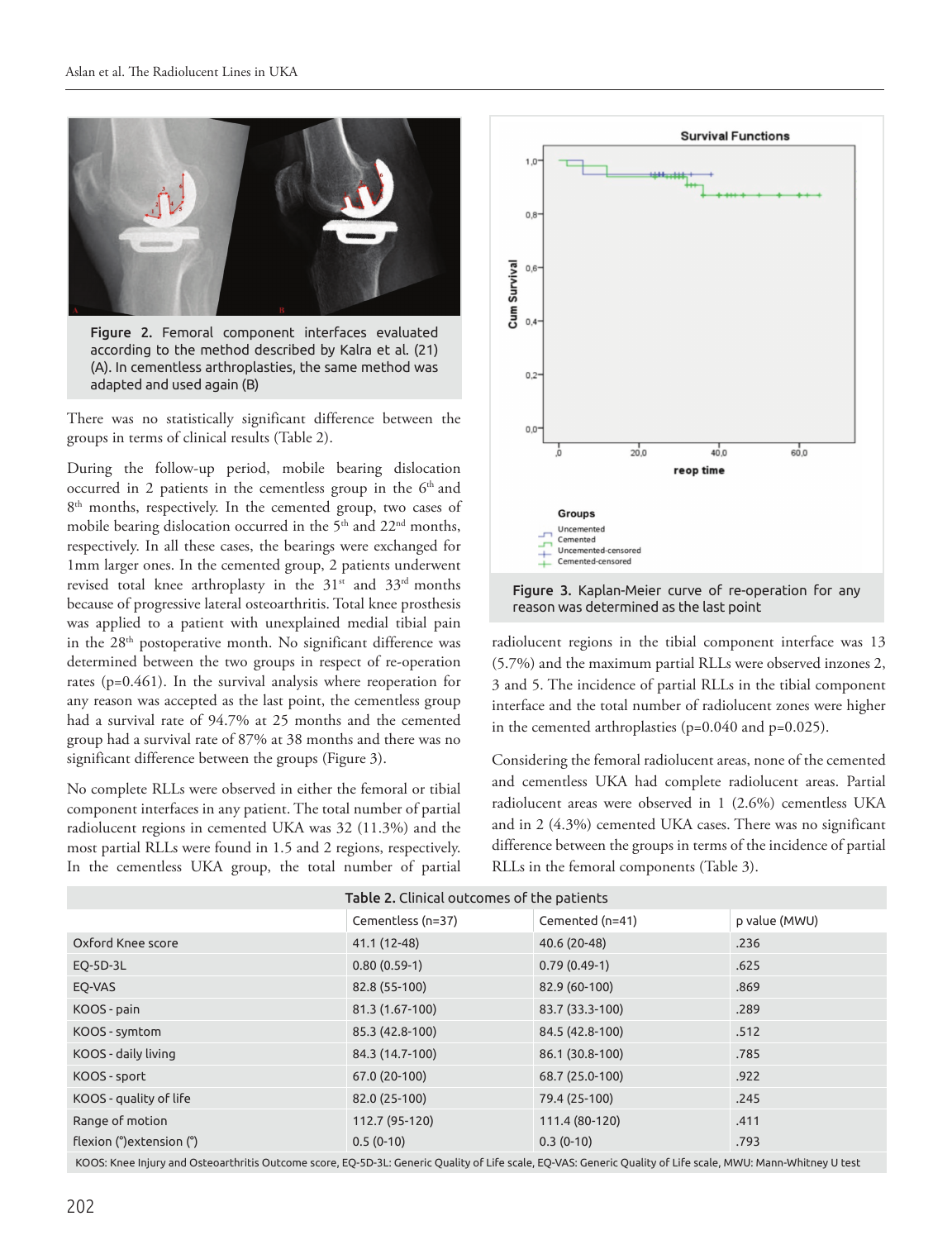|                      | <b>Table 3. INCIDENCE OF FRONOLDENCE INC.</b> |                 |                   |
|----------------------|-----------------------------------------------|-----------------|-------------------|
| Tibial component     |                                               |                 |                   |
|                      | Cementless (n=38)                             | Cemented (n=47) | $p$ value $(x^2)$ |
| Total radiolucency   | $0(0\%)$                                      | $0(0\%)$        | 1.00              |
| Partial RL (absent)  | 32 (84.2%)                                    | 29 (61.7%)      | .040              |
| Partial RL (present) | 6(15.8%)                                      | 18 (38.3%)      |                   |
| Zone 1               | 1(2.6%)                                       | 9 (19.1%)       | .021              |
| Zone 2               | 4(10.5%)                                      | 5(10.6%)        | 1.00              |
| Zone 3               | 3(7.9%)                                       | 2(4.3%)         | .652              |
| Zone 4               | 2(5.3%)                                       | 4(8.5%)         | .687              |
| Zone 5               | 3(7.9%)                                       | 7(14.9%)        | .501              |
| Zone 6               | $0(0\%)$                                      | 2(4.3%)         | .500              |
| Sum of the zones     | 13 (5.7%)                                     | 32 (11.3%)      | .025              |
| Femoral component    |                                               |                 |                   |
| Total radiolucency   | $0(0\%)$                                      | $0(0\%)$        | 1.00              |
| Partial RL (absent)  | 37 (97.4%)                                    | 45 (95.7%)      | 1.00              |
| Partial RL (present) | 1(2.6%)                                       | 2(4.3%)         |                   |
| Zone 1               | $0(0\%)$                                      | $0(0\%)$        | 1.00              |
| Zone 2               | $0(0\%)$                                      | $0(0\%)$        | 1.00              |
| Zone 3               | $0(0\%)$                                      | $0(0\%)$        | 1.00              |
| Zone 4               | $0(0\%)$                                      | 1(2.1%)         | 1.00              |
| Zone 5               | 1(2.6%)                                       | $0(0\%)$        | .447              |
| Zone 6               | $0(0\%)$                                      | 1(2.1%)         | 1.00              |
| Sum of the zones     | $1(0.4\%)$                                    | 2(0.7%)         | .691              |
|                      |                                               |                 |                   |

Table 3. Incidence of radiolucent lines

Statistically meaningful values are in italic and bold.

RL: Radiolucent lines

#### **Discussion**

The most important finding of this study was that physiological RLLs were statistically less common in the tibial component in cementless UKA compared to cemented UKA. In the literature, there is consensus that the incidence of femoral RLLs is very low in the cemented and cementless UKAs (22,23). In terms of tibial RLLs, there are different opinions in designer and non-designer user groups, and few publications include the results of nondesigner user groups. Therefore, this report is of importance as it presents the results of a non-designer user group.

In the current study, the partial tibial radiolucency rate of 15.8% in cementless UKA was slightly higher than reported in the literature. In a designer user group, 5-year, prospective, randomized study, Pandit et al. (24) found no partial RLLs in the cementless femoral component and found a partial RLL rate of 11% in the cementless tibial component. In another study, which included a designer user group and a non-designer group, the survival of 1,000 cementless Oxford UKA was found to be 97.2% at 6 years of follow-up. No complete RLLs were observed at all, and the partial RLLs ratio on the bone-implant surface was found to be 8.9% (24). From the non-designer user group studies, Kerens et al. (13) compared cemented and cementless

Oxford UKA and reported 7% partial and 0% complete RLLs in cemented UKA, and 21% partial and 0% complete RLLs in cementless UKA during a mean follow-up period of 34 months with no statistically significant difference between them. In the study of another independent center, no progressive RLLs were observed in cementless UKA, and the revision rate was found to be 0.23/100 at 5 years follow-up. Femoral RLLs were not observed at all, whereas in the tibial components of cementless UKA, RLLs were significantly fewer than in cemented UKA (22). In contrast, Bruni et al. (25) reported cementless implant survival as 74.3% at 6 years of follow-up and did not recommend the widespread use of cementless UKA because of the relationship between the high revision rates and the low bone quality. In this present study, it was seen that tibial radiolucency was more than the designer group and less than the other non-designer groups. We think that the success of UKA, which has a long and difficult learning curve, is related to the annual number of UKA case surgeries performed by the surgeon.

In the current study, the rate of partial RLLs of 38.3% determined in the cemented group was found to be in accordance with the literature. Gulati et al. (20) reported this rate as 32% at the end of a 5-year follow-up period and Pandit et al. (22) reported 43% after a 1-year follow-up. In this present study and the similar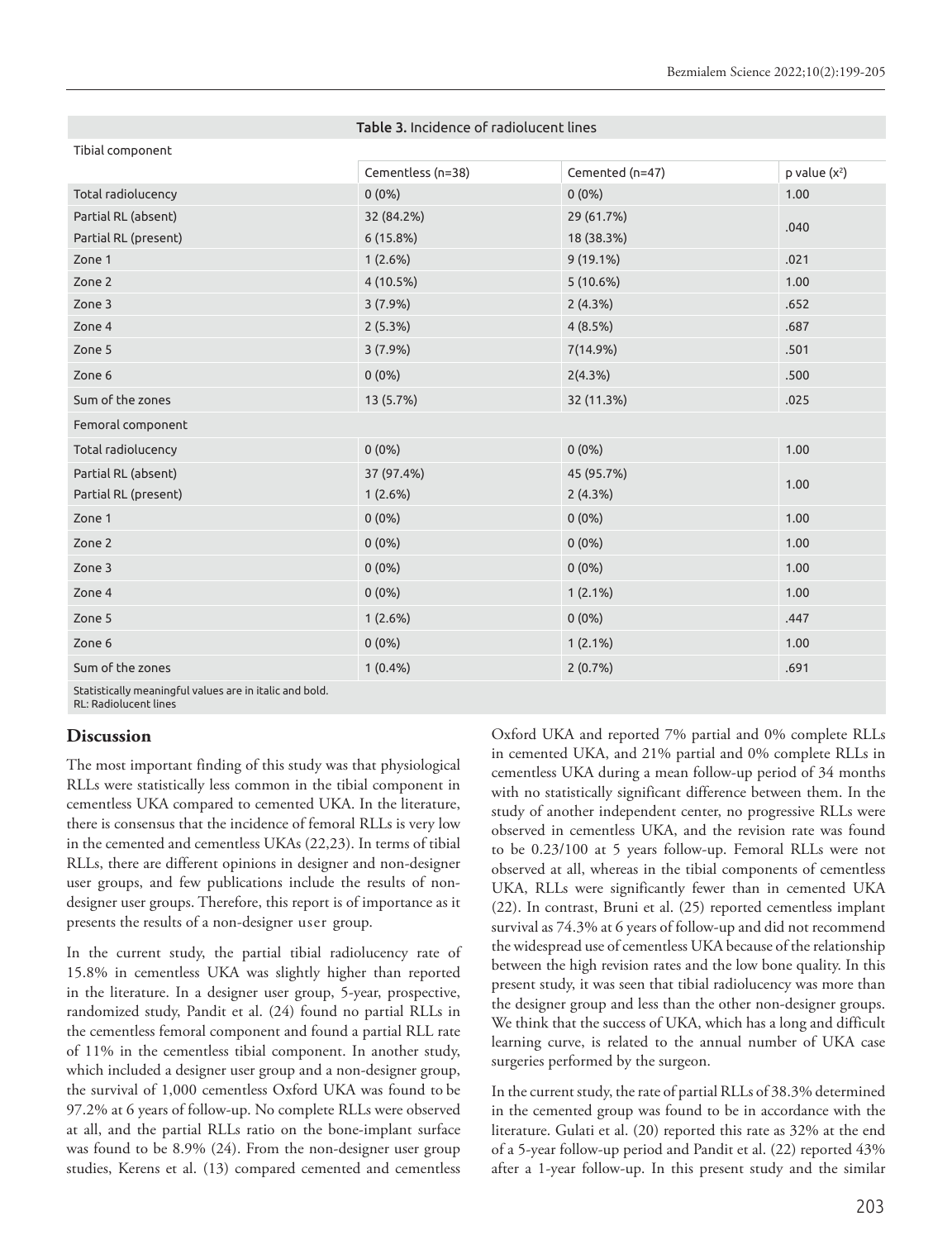studies about RLLs in UKA in the literature, the majority of patients who underwent cemented UKA were patients with insufficient bone quality. In our opinion, we see that cemented UKA applied to patients whose trabecular structure is not tight enough in the bone hardness test cannot complete the deficiency caused by insufficient bone quality.

When the distribution of the radiolucent line according to each zone was examined, physiological RLLs were mostly observed in zones 2 (10.5%), 3 (7.9%) and 5 (7.9%) in cementless tibial components, and in zones 1 (19.1%), 5 (14.9%) and 2 (10.6%) in the cemented tibial components, respectively. Similar to the current study, when Kleeblad et al. (26) analyzed RLLs according to zones, all tibial radiolucencies were observed in zones 1 and 5. In the current study, the total number of partial radiolucent regions was 13 (5.7%) in cementless UKAs and 32 (11.3%) in cemented UKAs. This difference was statistically significant (0.025). No complete RLLs were observed in any UKAs when both cemented and cementless prostheses were considered. In cemented UKAs, the incidence of partial RLLs and the total number of radiolucent regions in the tibial component interface were higher. However, the excess physiological line observed in cemented UKAs was not reflected in the clinical results of the patients, and no statistically significant difference was found between the groups when the postoperative OKS, EQ-5D-3L, EQ-VAS and KOOS scores were compared.

When the duration of surgery of the patients was evaluated, it was seen to be 12 minutes shorter in the cementless group. The time taken for the diagnostic arthroscopy in 32 patients was not included in the arthroplasty operative time. The shorter operative time in cementless UKA is expected when bone cement hardening time is taken into consideration in cemented UKA. The insert dislocation that is observed in a patient with a cemented UKA is because the excess cement has not been cleaned well at the posterior of the tibial component and the insert is dislocated in the third month postoperatively due to impingement. When a minimally invasive surgical technique is used, the view of the surgical field may be minimal. This can lead to problems in noticing and cleaning the cement residues at the posterior of the components, especially if a cemented femoral component is used and this may lead to problems such as pain, impingement, and insert dislocation in the postoperative period (27). Therefore, this can be stated as a further advantage of a cementless UKA.

Clarius et al. (28) reported that pulsed lavage significantly reduced the incidence of RLLs in cemented fixations. Panzram et al. (23) reported lower RLL incidence in cemented UKAs with this device but no significant difference was determined in comparison with the cementless UKAs. In the current study, jet lavage was applied to every patient and a significantly lower number of radiolucent regions was detected in the cementless group (15.8% vs 38.3%).

#### **Study Limitations**

This study had several limitations, primarily that it was a retrospective study. Second, this was a case series performed by a single surgeon with extensive surgical experience (more than 250 cases) and might not be reproducible in other centers. Another limitation was the relatively small number of cases and shorter follow-up time of the cementless group compared with the cemented group. Despite these limitations, the major strength of this study was that it was one of the few comparative studies that examined RLLs in cemented and non-cemented UKAs as a nondesigner user group. The study also included the clinical results of two different fixation methods.

# **Conclusion**

The most important finding of this study was that the rate of physiological RLLs was significantly lower in cementless UKAs than in cemented UKAs, and the presence of RLLs had no effect on clinical outcomes. This result supports the views of the designer group. This study is also important in terms of reflecting the results of a non-designer group as there are few studies in literature with comparative results of non-designer groups. Nevertheless, there is a need for larger patient series and longer follow-up results to examine the clinical safety and efficacy of cementless implants.

#### **Ethics**

**Ethics Committee Approval:** The study was approved by Ankara Dışkapı Yıldırım Beyazıt Research and Training Hospital Institutional Review Board (protocol no: 56/29, date: 12.11.2018). The authors are accountable for all aspects of the work in ensuring that questions related to the accuracy or integrity of any part of the work are appropriately investigated and resolved.

**Informed Consent:** Written informed consent obtained from all patients.

Peer-review: Externally peer reviewed.

#### **Authorship Contributions**

Surgical and Medical Practices: H.A., Concept: H.A., H.A.A, M.A., K.B., H.B.Ç., Design: H.A., H.A.A, M.A., K.B., H.B.Ç., Data Collection or Processing: H.A., H.A.A, M.A., K.B., H.B.Ç., Analysis or Interpretation: H.A., H.A.A, M.A., K.B., H.B.Ç., Literature Search: H.A., H.B.Ç., H.A.A., Writing: H.A., H.B.Ç., H.A.A.

**Conflict of Interest:** No conflict of interest was declared by the authors.

**Financial Disclosure:** The authors declared that this study received no financial support.

# **References**

- 1. Marmor L. Marmor modular knee in unicompartmental disease. Minimum four-year follow-up. J Bone Joint Surg Am 1979;61:347-53.
- 2. Epinette JA, Brunschweiler B, Mertl P, Mole D, Cazenave A; French Society for Hip and Knee. Unicompartmental knee arthroplasty modes of failure: wear is not the main reason for failure: a multicentre study of 418 failed knees. Orthop Traumatol Surg Res 2012;98(Suppl):S124-30.